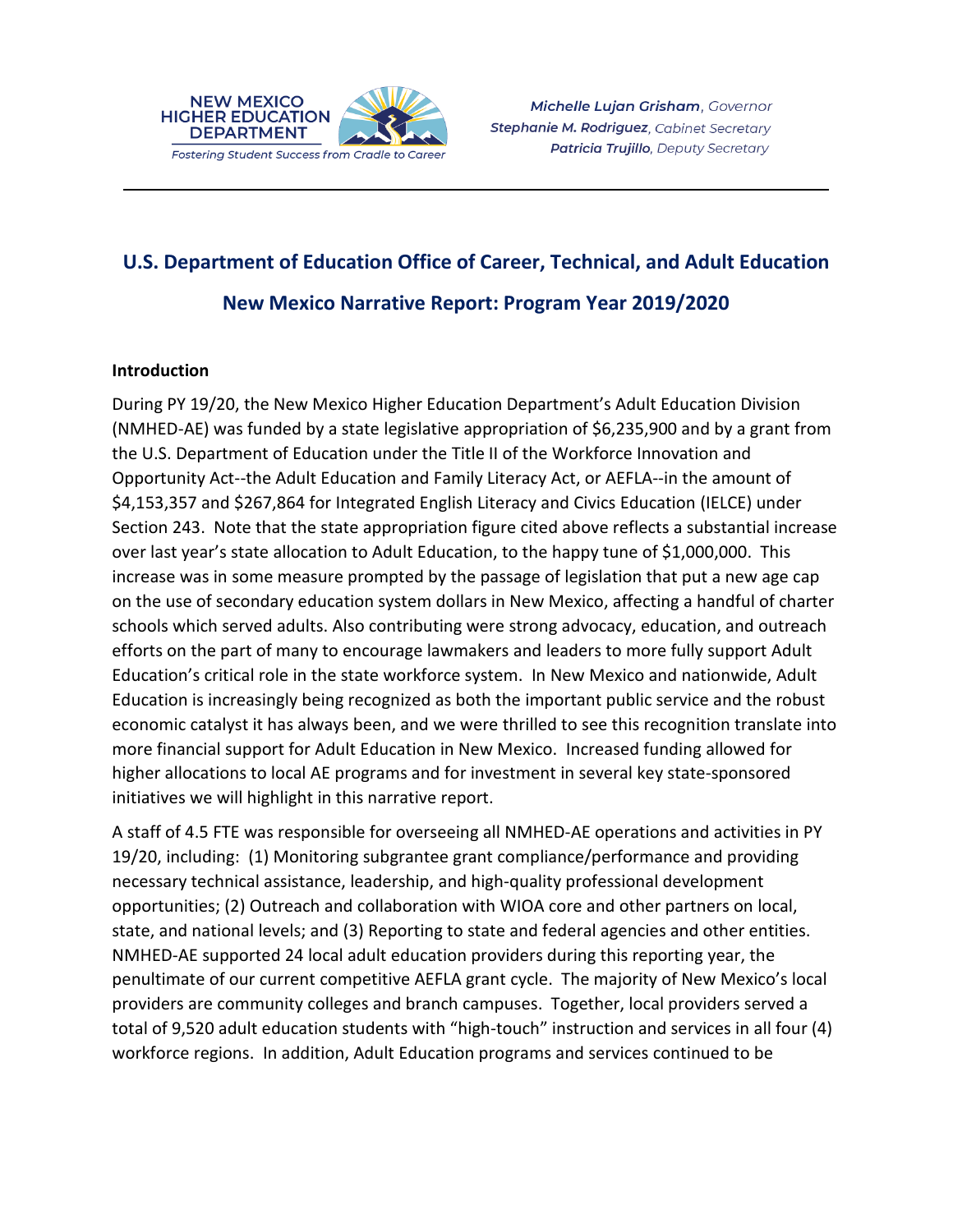provided in all New Mexico prison facilities, since one of our largest AEFLA subgrantees is the New Mexico Corrections Department.

The worldwide COVID pandemic was a major disruptor during this reporting period, with landslide onset hitting in early March, 2020. While Adult Education in New Mexico was wellpositioned to quickly transition to primarily distance education options, and while NMHED-AE saw creative and truly heroic efforts by local programs to support students and encourage persistence, new enrollments, and continued testing…huge COVID-specific struggles combined with related rural realities, poverty, and the gaping digital divide in our state took a fast toll, with consequences that continue to mount -- but which also presented opportunities for collective awareness and action on many fronts. Mishandled, certain quantitative data points could be woven into future narratives to tell a false tale of field inefficacy. We will need to guard against this, enriching possibly limited stories with some of the stunning contextualized successes that no doubt every Adult Education program in every state will be very willing and eager to share, along with embracing some lessons learned we would do well not to forget - especially those centered around critical equity issues.

#### **1. State Leadership Funds (AEFLA Section 223)**

### **(a) Describe how the State has used funds made available under section 223 (State Leadership activities) for each the following required activities:**

**Alignment of adult education and literacy activities with other one-stop required partners to implement the strategies in the Unified or Combined State Plan as described in section 223(1)(a).** New Mexico invested the majority of funds made available under Section 223 in three primary buckets: (1) Supporting the Literacy Pro contract for our LACES database + contract with Edmentum to provide Plato and other customizable CCRS-aligned instructional courseware to all local Adult Education programs statewide, (2) Professional development initiatives and opportunities, primarily for local programs/practitioners, and (3) state staff salaries. Item one is self-explanatory and key professional development initiatives will be discussed in the next subsection below, so this subsection will highlight some elements related to (3).

To support implementation of strategies and initiatives in New Mexico's Combined State Plan, the State Director continued to serve on the Economic Development Department's Job Training Incentive Program (JTIP) board, a major state workforce system investment initiative. The Director and Outreach Coordinator continued to participate in monthly state-level WIOA partner meetings and in all state workforce board meetings; the Outreach Coordinator participated in a range of additional regional board/partner meetings and was appointed to serve on the Central Region's Eligible Training Provider subcommittee. The role of NMHED-AE's Outreach Coordinator was essentially created to assist NMHED-AE in building truly collaborative partnerships at the state level and beyond, and PY 19/20 was a very productive year on this front. New Mexico's new Combined State Plan was created during this reporting year, and the Outreach Coordinator was heavily involved in collaborative planning efforts with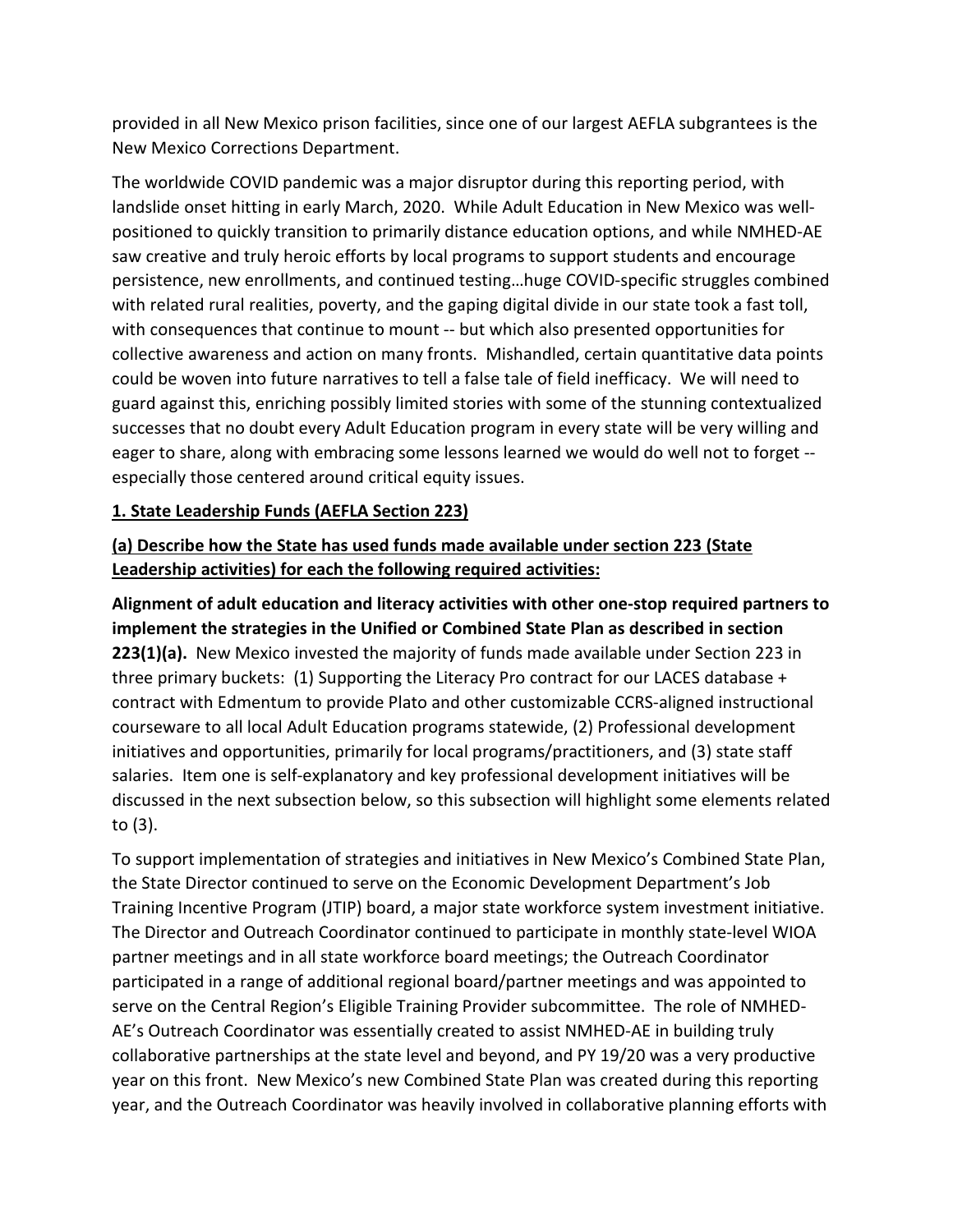all core partners at the state level, as well as serving as the primary architect for the AEFLAspecific sections of the Plan. In terms of *actual collaborative planning*, we are happy to share that this year's process was infinitely more effective than the last round of State Plan assembly (where essentially core WIOA Titles independently wrote their sections of the plan without much discussion or collaboration and then submitted them independently to DWS, who compiled everything into a single document). This round was different; local NM nonprofit *New Mexico First* was hired to design and facilitate a longitudinal and highly participatory planning and collaboration process to create New Mexico's new Combined State Plan. A similar structured and consultant-led process spearheaded by the state workforce board Chair and the NM Public Education Department (College and Career Readiness Bureau) engaged employers and key stakeholders—including Adult Education—in statewide planning efforts around the new Perkins V Plan with a focus on alignment and mobilizing the creation of state/regional sector strategies, a key strategic priority in the Combined State Plan.

**The establishment or operation of a high-quality professional development programs as described in section 223(1)(b).** In the previous reporting year, NMHED-AE formally partnered with LINCS and worked with a committee of statewide adult education stakeholders to complete and analyze the LINCS Professional Development Self-Assessment Tool, and subsequently began to move forward with the process of planning for the development of a statewide professional development system. PY 2019/2020 marked the beginning of a threeyear plan to step up state leadership efforts on this front. Our focus is on the reshaping and synthesis of past successful but relatively siloed efforts like the state-sponsored Distance Education and Learning Technologies (DELT) project and the state-sponsored C3 initiative into a larger, more cohesive system to facilitate wider reach and further enhance PD efficacy. To this end, NMHED-AE issued a contract to the University of New Mexico to support a ¾ time PD Coordinator. The role of this person was/is to assist NMHED-AE with ongoing work designing the PD system itself, as well as with the coordination and provision of ongoing high-quality PD to the field. NMHED-AE also issued a contract to national trainer/consultant Jeffery Fantine to co-design and lead a longitudinal (3-year) Career Pathways Initiative (CPI) for local programs and to further assist with PD system design efforts, which are slated to include the development of a state-sponsored PD portal in PY 20/21 and the eventual design and implementation of an Adult Education credentialing system.

The longitudinal CPI mentioned above was created to ensure that Adult Education leaders and providers statewide (and other WIOA partners who participated) uniformly understand both the spirit and the key letters of WIOA legislation, including actual definitions and requirements, and that they are using this knowledge to systematically inform their self-evaluation efforts, their service delivery model, and their collaborative efforts with partner agencies and organizations. Significant inroads on this front had been made with the earlier C3 initiative, which served as a powerful springboard for CPI launch. For the entirety of PY 19/20, in-person and virtual training and local program action planning centered around ten (10) critical service delivery components, including partnerships, fostering a career culture, utilizing labor market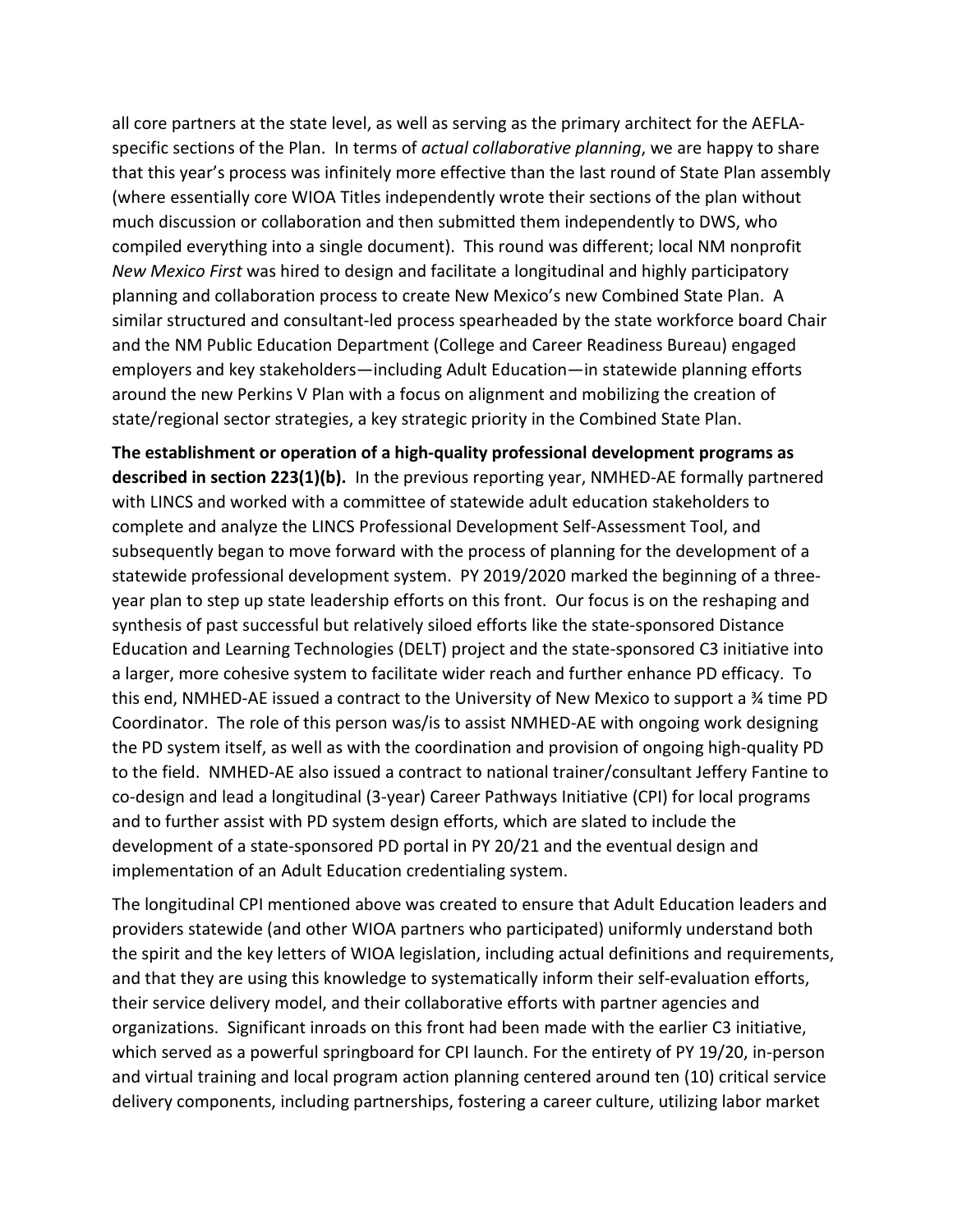information, onboarding, education and career planning with students, advising, instruction, alignment, special populations, and wrap around support services. All 24 local AE programs participated in CPI Year 1, with a majority subset receiving additional incentive funds as a result of their particularly ambitious CPI strategic action plans.

In addition to the comprehensive Career Pathways Initiative, leadership and other funds were used to offer professional development in the form of regular webinars, annual regional Teacher Institutes sponsored by the NM Adult Education Association (NMAEA), and the annual state conference co-sponsored by NMAEA and NMHED-AE, which this year was held in conjunction with the Mountain Plains Adult Education Association (MPAEA) and achieved a record turnout. Other key state-sponsored initiatives during this reporting period included implementing Training from the Back of the Room (TBR) and Motivational Coaching for Adult Education in cohort waves, with a focus on internal capacity-building.

**Provision of technical assistance to funded eligible providers as described in section 223(1)(c).** Technical assistance was provided to all programs by request and as structurally initiated by NMHED-AE. Structurally-initiated forms of TA included the provision of updated policy and other written forms of guidance; it was also provided to local program directors statewide through regular virtual meetings. These meetings were conducted via GoToMeeting monthly until the onset of the COVID pandemic, at which point NMHED-AE began holding weekly meetings to provide additional direction and support. Programs also received TA prompted by any flags or concerns as the result of regular NMHED-AE desk monitoring of program data. The new PD Coordinator escalated the ongoing provision of technical assistance on the distance learning front when COVID hit, providing resources (and ultimately creating a website) and invaluable group and one-on-one guidance as programs made the rapid transition to almost entirely distance support and instruction for students.

**Monitoring and evaluation of the quality and improvement of adult education activities as described in section 223(1)(d).** NMHED-AE focuses all monitoring and evaluation activities on improving the quality and efficacy of adult education and literacy activities throughout the state, and a designated state office Program Improvement Coordinator oversees efforts on this front. Using a structured Risk Assessment Tool-based living document process to include situational factors prompting the need for a visit (e.g. unexpected program leadership changes), NMHED-AE conducted in-person site visits to local providers focusing on program management, operations, and instruction; data entry and management; and fiscal matters. The COVID pandemic derailed planned scheduling of these visits, so last year NMHED launched into designing a new virtual/hybrid site visit and monitoring process for implementation in PY 2020/2021. Comprehensive desk audits were performed quarterly with additional spot-checks as needed, and TA was provided to local programs both individually and collectively based on issues discovered and trends observed. The NMHED-AE Data Manager had planned to initiate a statewide work group (assembled) to provide structured focus on data collection and management issues and their relationship to program outcomes and improvement efforts, but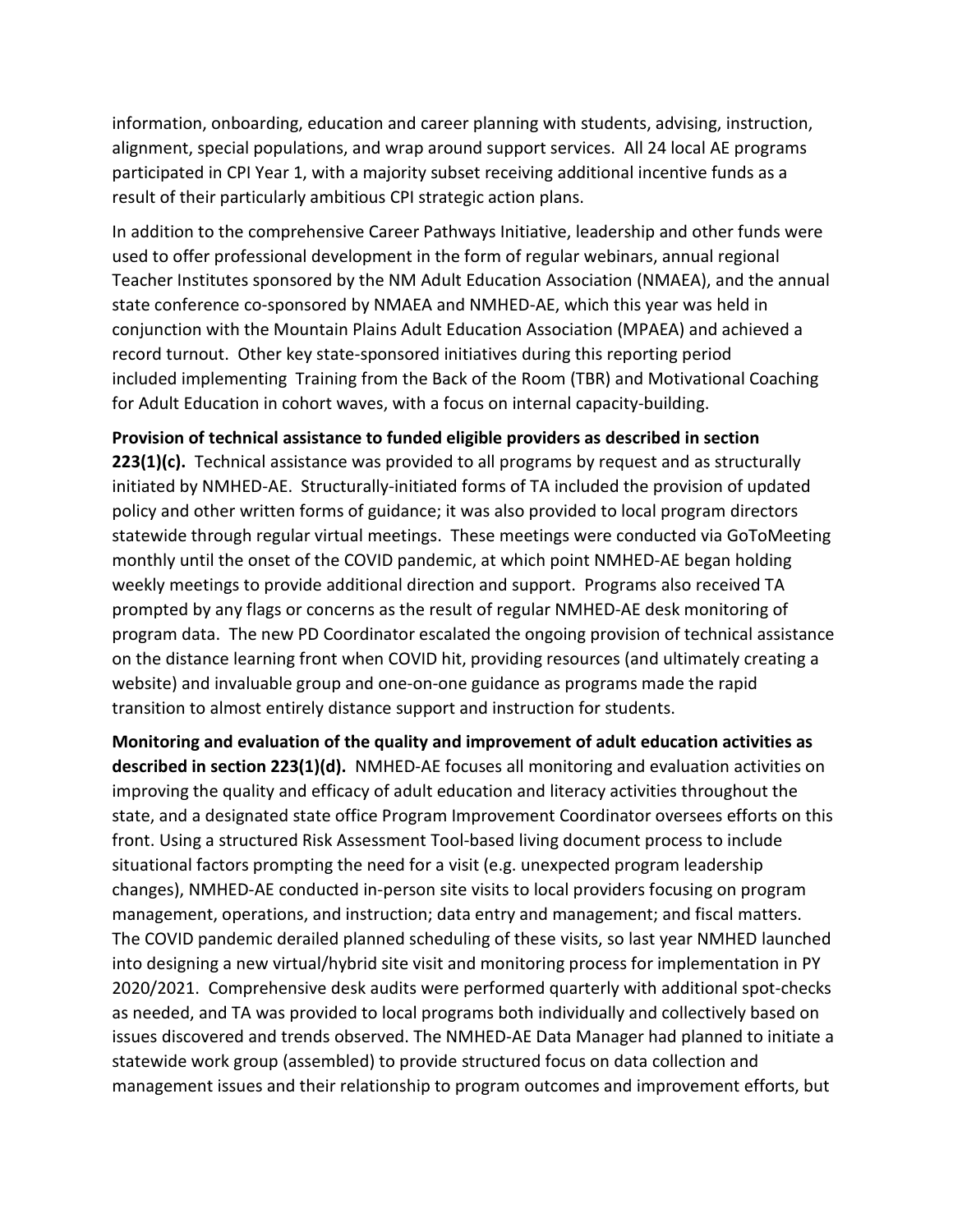progress on this front was likewise derailed when the pandemic hit, so it had to be slated for a PY 20/21 revisit. Mid-year and annual reports were submitted by the funded eligible programs to help keep NMHED-AE abreast of local program status, including key programmatic changes, initiatives, innovations, and challenges. All structured state-sponsored PD initiatives centrally informed and were informed by regular NMHED-AE monitoring and evaluation efforts, and the stronger systematic provision of both are current areas of high priority focus for NMHED-AE to support continuous program improvement.

#### **(b) As applicable, describe how the State has used funds for additional permissible activities**

**described in section 223(a)(2).** *(1) Developing content and models for integrated education and training and career pathways. (2) The development and implementation of a system to assist in the transition from adult education to postsecondary education, including linkages with postsecondary educational institutions or institutions of higher education. (3) Outreach to instructors, students, and employers. (4) Other activities of statewide significance that promote the purpose of this title.* 

The permissible activities listed above were highlighted in the State Plan as areas of planned priority focus for NMHED-AE. Accordingly, two efforts launched in PY 2019/2020 deserve mention here. The first was an effort to spearhead NMHED/HEI partnership and mobilization around effectively utilizing the Ability to Benefit financial aid provision to support adult education and other student entry into postsecondary education and career pathway tracks, including increased support for integrated education and training models. To begin laying groundwork for these ongoing efforts, last spring NMHED-AE worked with Cabinet leadership and NMHED's Financial Aid Division to offer training webinars to HEI financial aid offices and leadership statewide. In addition, the Outreach Coordinator and Director supported local program efforts in the Northern Region to collaborate with DWS and a new Title I provider to create a general MOA to serve as a springboard for collaborative efforts between this new Title I provider, local AE program providers, and the larger HEI system and institutions, and to pave the way for the creation of more specific collaborative MOUs to focus attention on the creation, expansion, and support of such prospective pathways and students, and to delineate roles of the collaborating partners. Significant progress has been made with several of these programs/institutions, and other regions are beginning to utilize the MOA and process blueprint to make progress in their own regions.

In another exciting and related development, during this reporting period the NMHED-AE Outreach Coordinator forged a formal partnership with national nonprofit Jobs for the Future (JFF) after exploring a potentially innovative approach to the organization's ongoing Pathways to Prosperity work, namely the idea of engaging key New Mexico agency stakeholders in a joint Pathways membership and initial asset mapping process regarding the current career pathway access and infrastructure landscape in New Mexico -- *with a targeted focus on Adult Education and Corrections Education out of the gate.* Support for this project vision from tapped state agency leadership (NMHED, NMPED, DWS, EDD, and NMCD) and the governor's office was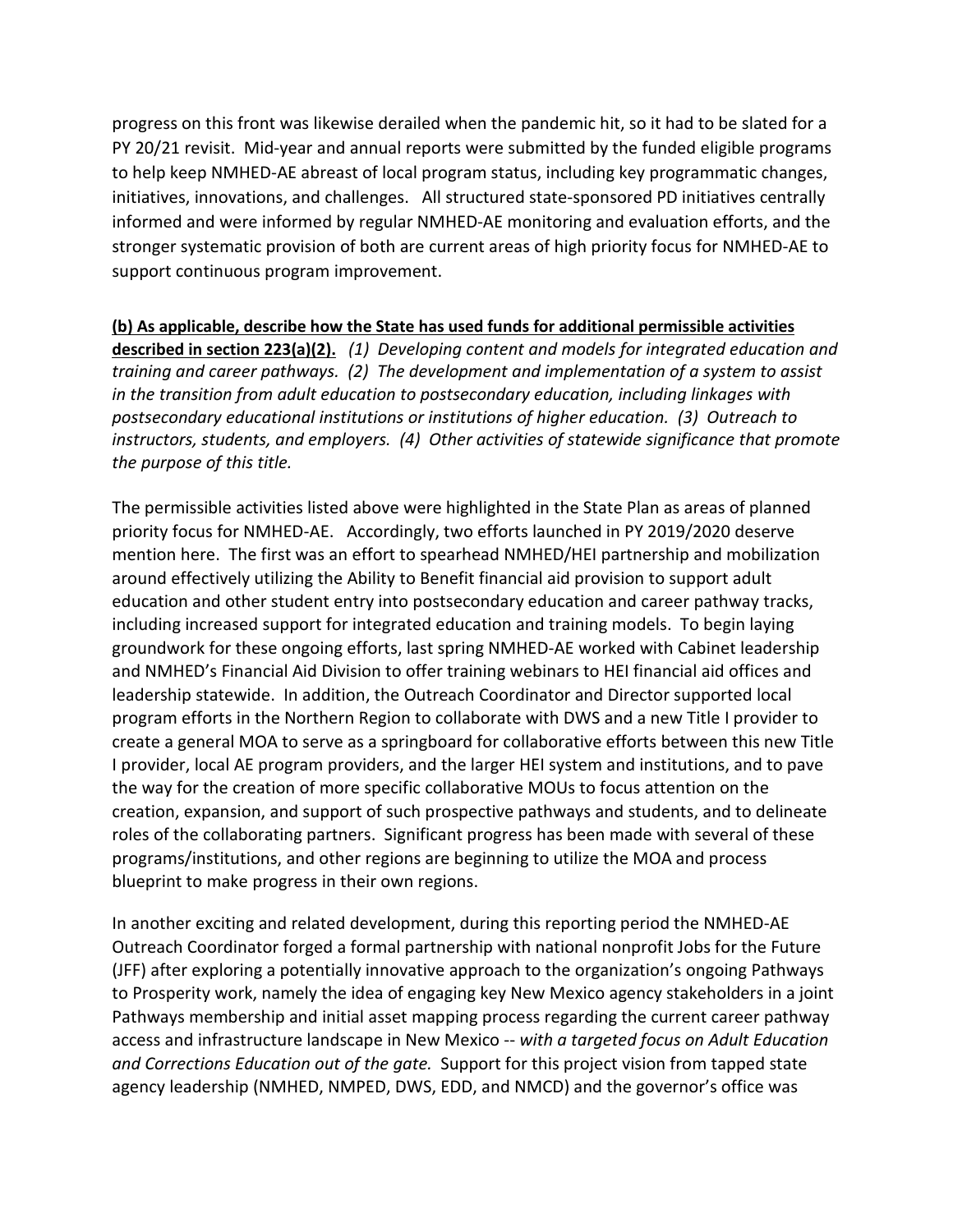garnered quickly…so just as quickly that the Outreach Coordinator made a quick planned course change. After formally drafting an official project proposal with JFF and receiving the green light from NMHED Cabinet leadership to support the work, in February 2020 NMHED-AE used state-appropriated AE funds to give JFF a large grant to quickly build on mounting support and to begin the asset mapping phase of this planned longitudinal project. In partnership with NMHED-AE and with the Outreach Coordinator serving as project lead, JFF engaged in extensive interviews with a broad range of statewide workforce system stakeholders, while simultaneously conducting extensive state-specific desk research. In concert with these efforts, JFF used its many years of experience and work with other states in the career pathway development space to ultimately produce a set of final deliverables for New Mexico, including a strategic roadmap and targeted set of recommendations for the State to use to plan next steps in PY 2020/2021.

#### **2. Performance Data Analysis**

**Describe how the adult education program performed in the overall assessment of core programs based on the core indicators of performance.** 

Enrollment deserves some focus in our overall assessment of core programs. New Mexico's aggregate enrollment trends for the past four years are highlighted in the table below:

| Program<br>Year | <b>Beginning</b><br>Literacy | <b>Adult</b><br><b>Education</b> | <b>Adult</b><br>Secondary<br><b>Education</b> | <b>ESL</b> | <b>Total</b><br><b>Enrollment</b> |
|-----------------|------------------------------|----------------------------------|-----------------------------------------------|------------|-----------------------------------|
| PY 16/17        | 2057                         | 5048                             | 1167                                          | 4483       | 12755                             |
| PY 17/18        | 1976                         | 4887                             | 1266                                          | 4098       | 12227                             |
| PY 18/19        | 2649                         | 3825                             | 361                                           | 4125       | 10960                             |
| PY 19/20        | 2286                         | 3476                             | 230                                           | 3528       | 9520                              |

The data shows an overall downward trend in statewide program enrollment, with a significant decrease between PY17/18 and PY18/19 and another significant decrease between PY18/19 and PY19/20. Pandemic-related shutdowns certainly contributed to the latest drop; most inperson service shutdowns happened early in New Mexico and in a more widespread, comprehensive fashion (per governor orders and urgings) than in many states across the nation. Drilling down a bit, we see that only beginning literacy enrollment figures have held fairly steady since 2016, with Adult Education, Adult Secondary Education, and ESL enrollment figures all dropping continuously, for the most part. A relationship may exist between the ESL enrollment decline and changes to immigration policies and attitudes during the Trump presidency, a possibility we plan to investigate further. The sharp drop in Adult Secondary Education enrollment since 2016 is particularly noteworthy, a drop which is likely related to the increasingly-strong job market in recent years – of course until *very* recently with pandemic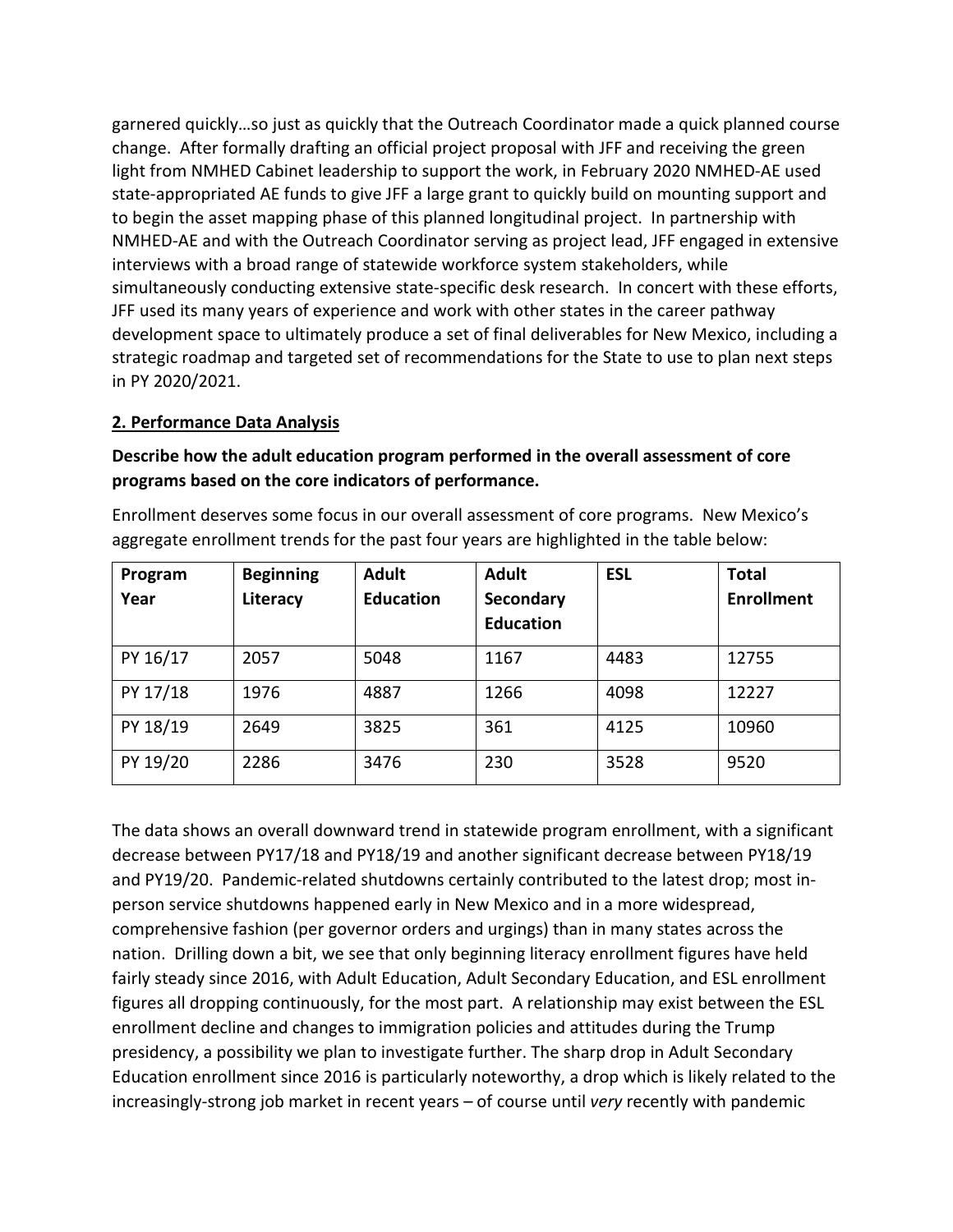onset. At the time of this writing, we are not aware if this trend was widespread in other states across the country, but again, we plan to probe further.

Another important performance indicator to examine is measurable skill gains from NRS Table 4. Four years of this aggregate data is presented in the table below:

| Program<br>Year | <b>ABE</b><br>Level 1 | <b>ABE</b><br>Level<br>$\overline{2}$ | <b>ABE</b><br>Level<br>3 | <b>ABE</b><br>Level<br>4 | <b>ABE</b><br><b>Level</b><br>5 | <b>ABE</b><br>Level<br>6 | <b>ESL</b> | <b>Total</b><br><b>Enrollment</b> |
|-----------------|-----------------------|---------------------------------------|--------------------------|--------------------------|---------------------------------|--------------------------|------------|-----------------------------------|
| PY 16/17        | 44.9%                 | 40.1<br>%                             | 35.8<br>%                | 36.9%                    | 42.8<br>%                       | 31.6<br>%                | 30.9<br>%  | 35.4%                             |
| PY 17/18        | 41.3%                 | 42.2<br>%                             | 42.7<br>%                | 43%                      | 49.1<br>%                       | 46.1<br>%                | 32%        | 39.2%                             |
| PY 18/19        | 36.9%                 | 37.1<br>%                             | 33.2<br>%                | 33.9%                    | 42.2<br>%                       | 37.8<br>%                | 36.3<br>%  | 35.6%                             |
| PY 19/20        | 38.2%                 | 31.9<br>%                             | 28.9<br>%                | 31.8%                    | 30.2<br>%                       | 16.7<br>%                | 29.3<br>%  | 30.3%                             |

**Measurable Skill Gains (NRS Table 4)**

While the data above presents an overall picture of continuously-decreasing MSGs that may yet highlight a need for further investigation, if we examine the performance of students who were pre and post tested (NRS Table 4b), New Mexico fares much better than when overall MSGs are considered in isolate. The data below tell us that increased focus on retention and honing in on programmatic factors related to pre-and-post testing rates may be a ripe area for exploration and targeted modifications to help New Mexico reverse overall MSGs trends that seem to be moving in the wrong direction.

| Program<br>Year | <b>ABE</b><br>Level 1 | <b>ABE</b><br>Level<br>2 | <b>ABE</b><br>Level<br>3 | <b>ABE</b><br>Level<br>4 | <b>ABE</b><br>Level<br>5 | <b>ESL</b> | % Achieving<br><b>EFL Gain</b> |
|-----------------|-----------------------|--------------------------|--------------------------|--------------------------|--------------------------|------------|--------------------------------|
| PY 16/17        | 84.3%                 | 72.4<br>%                | 62.3<br>%                | 53.4%                    | 53.2<br>%                | 56.9<br>%  | 60.3%                          |
| PY 17/18        | 81.2%                 | 80.2<br>%                | 76.6<br>%                | 63.3%                    | 65.5<br>%                | 60.6<br>%  | 68.4%                          |
| PY 18/19        | 73.2%                 | 67.7<br>%                | 52.3<br>%                | 36.4%                    | 39%                      | 60.9<br>%  | 58.3%                          |

**EFL Gains for Pre-& Post-Tested Individuals (Table 4b):**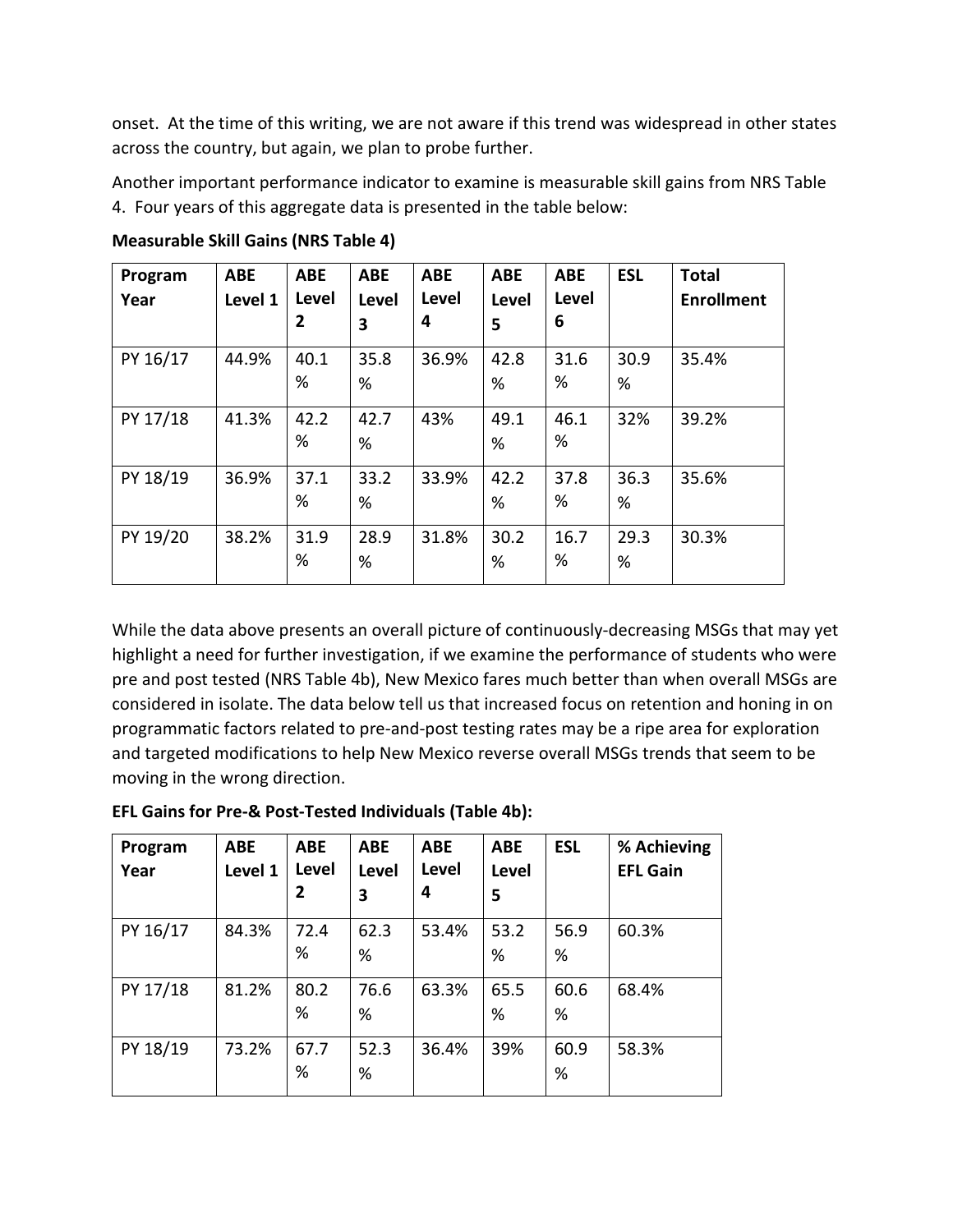| PY 19/20 |   |   | 67.7%   61.7   50.5   44.3%   35.5   59.7 |   |   | 56.4% |
|----------|---|---|-------------------------------------------|---|---|-------|
|          | % | % |                                           | % | % |       |

**Discuss how core program performance assessment was used to improve quality and effectiveness of the funded eligible providers and any plans to further increase performance in future reporting years.** 

The following is a summary list of plans to further increase performance in future reporting years, since several large and related activities are underway: (1) Planned activation of a stateoffice led data analysis and action planning work group and required data sharing sessions during director meetings; (2) Improved quality and frequency of site visits via a new virtual/hybrid process, including strengthened front-end preparation activities and enhanced back-end follow up; (3) Improved TA via heightened quality of written guidance and expansion of channels, and related; (4) Improved PD via the development of a highly effective statesponsored PD system, including a central PD portal, (5) Targeted outreach and expanded ATB/IET models and efforts to improve local program enrollment and retention; (6) Upcoming state office leadership transition to help guide and support new and ongoing efforts, including; (7) The creation of a new funding formula to incentivize key desired behaviors (e.g. local programs structurally supporting quality PD) as NMHED-AE heads into our next competitive AEFLA grant cycle in the spring of 2021.

# **3. Integration with One-stop Partners: Describe how the State eligible agency, as the entity responsible for meeting one-stop requirements under 34 CFR part 463, subpart J, carries out or delegates its required one-stop roles to eligible providers. Describe the applicable career services that are provided in the one-stop system. Describe how infrastructure costs are supported through State and local options.**

The New Mexico Department of Workforce Solutions (DWS) is the State eligible agency responsible for meeting one-stop requirements. Operations, including the manner with which applicable career services are provided, can be fully explored in both the Combined State Plan and --very shortly, in even more detail—in the four revised Local Area Plans that will be available for viewing via links on the DWS website, as well as on each region's respective websites. Without exception, each of the 24 local Adult Education providers offer targeted inhouse career services and counseling, including testing services with an NRS-approved assessment, but going beyond. For example, as a result of their participation in the statesponsored Career Pathways Initiative last year, many local AE programs have hired at least a part time career navigator to work with students and to help connect them to WIOA partner services. New Mexico has not had to resort to the State option to support one-stop infrastructure costs; each of the four LWDB's are responsible for determining partner share responsibility for these costs and have successfully worked with core required partners via MOUs to determine local option cost sharing. Some local Adult Education programs have additional MOAs or MOUs with LWDB-contracted Title I service providers, both youth and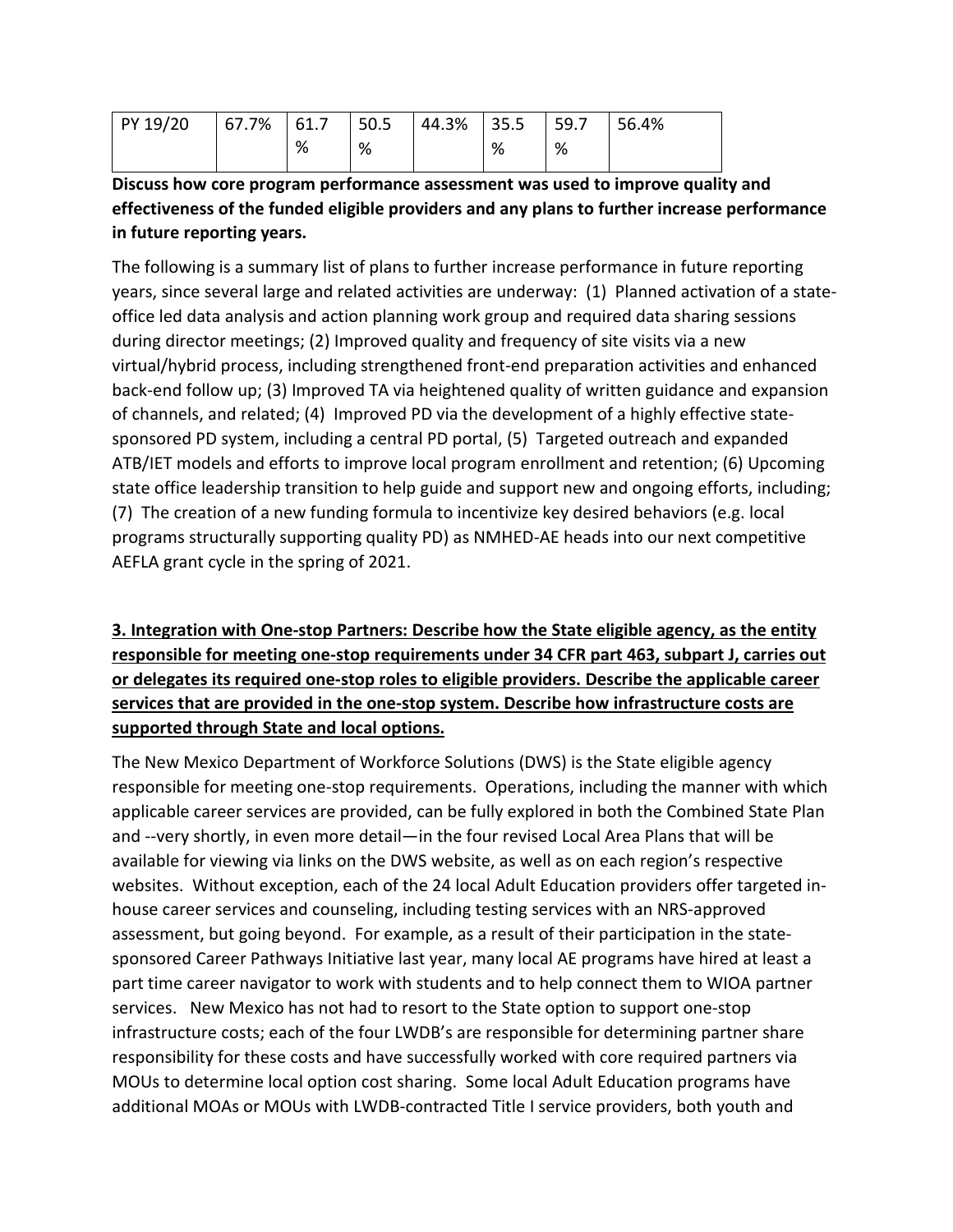adult. While this trend took years to establish, we hope that some firm successes last year--in the Northern and Eastern regions in particular—combined with increasingly strong partnerships forming at the state agency level (e.g. between NMHED-AE and DWS) support continued growth in the domain of clearly-articulated formal agreements for enhanced efficiency, efficacy, and genuine service alignment.

# **4 Integrated English Literacy and Civics Education (IELCE) Program (AEFLA Section 243): Describe how the state is using funds under Section 243 to support the following activities under the IELCE program:**

# **Describe when your State held a competition [the latest competition] for IELCE program funds and the number of grants awarded by your State to support IELCE programs.**

New Mexico last held a competition for IELCE funding in 2017. The IELCE grant competition was held in conjunction with AEFLA grant awards. Seven local programs were awarded IELCE funding; however, one program later decided that the IELCE funding was not aligned enough to its evolving program goals and student population. The program returned the funds and that money was redistributed to the remaining six programs who applied for and received IELCE funding. The six local programs who received IELCE funding represent a designated local workforce area cross section, including two from the Northern Region, two from the Central Region, one from the Eastern Region, and one from the Southwestern Region. Five of the local programs are connected to higher education institutions and one is a community-based organization.

# **Describe your State efforts in meeting the requirement to provide IELCE services in combination with integrated education and training activities**

Local program providers receiving IELCE funding work to meet the requirement to provide services with integrated education and training activities in a variety of ways. The communitybased organization (Catholic Charities) partners with the New Mexico Roofing Contractors Association to provide basic skills instruction in context, including English language and civics education, while learning industry-specific trade skills and targeting HSE completion as needed. All local programs that are located within higher education institutions have HEI-supported IET programs. IELCE-funded adult education students can participate in I-BEST and pre-I-BEST bridge programming in a variety of industry sectors, with a focus to date on healthcare and construction and building trades.

**Describe how the State is progressing towards program goals of preparing and placing IELCE program participants in unsubsidized employment in in-demand industries and occupations that lead to economic self-sufficiency as described in section 243(c)(1) and discuss any performance results, challenges, and lessons learned from implementing those program goals.**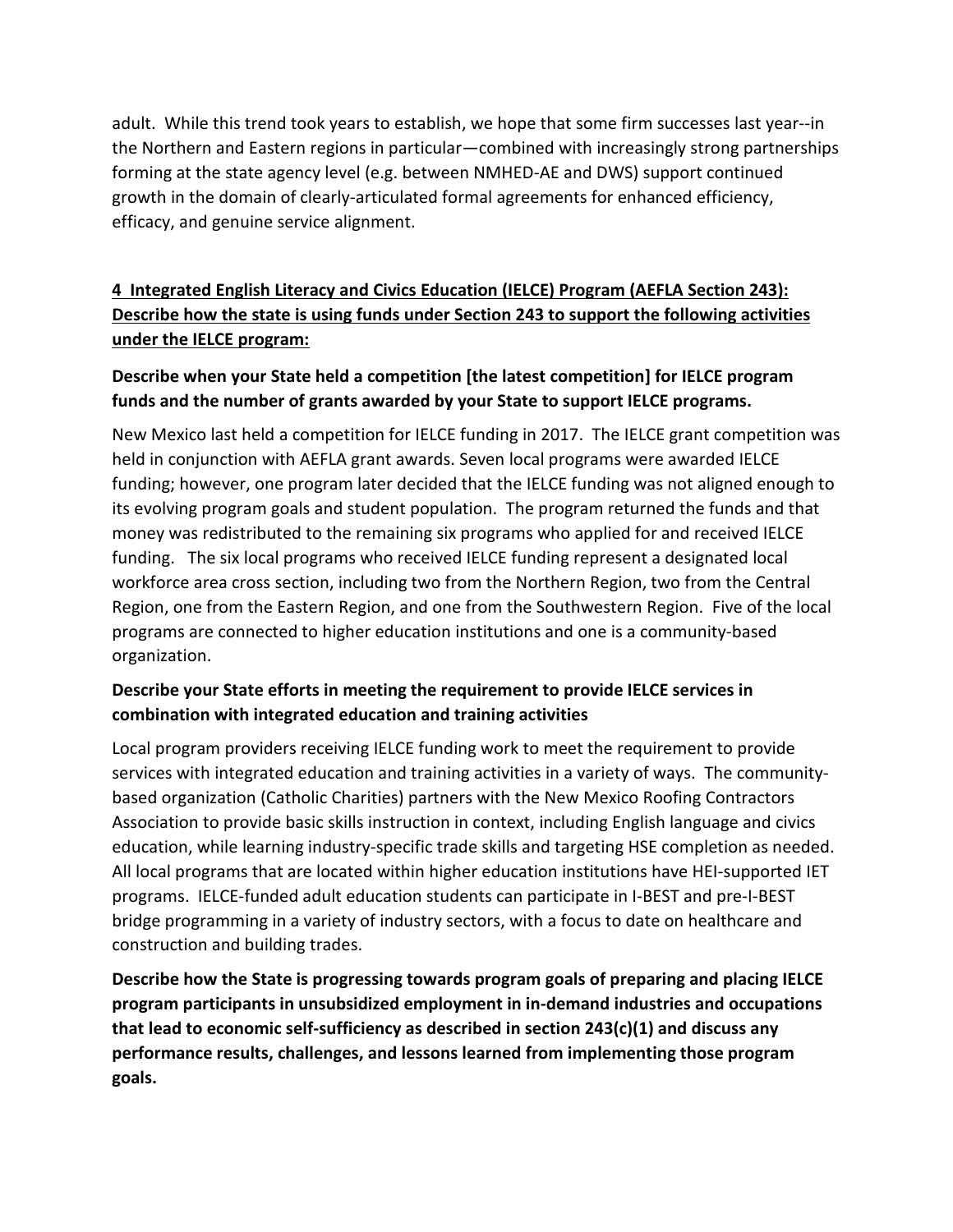Of the six local programs receiving IELCE funding, four of the programs offer IET in health care related fields including CNA, phlebotomy, and a First Responder's certificate. Three programs have IET programs in the building and construction fields, including one who has students participating in introductory courses for renewable energy and solar technology. Two programs have seen a need for IET programs in early childhood education, although COVID interrupted planned start up for one of those programs. One of the programs has developed a curriculum focused on customer service in the hospitality industry as that is an identified area of need in the local workforce region (more on this in the next subsection). Given the fact that New Mexico is a bilingual and minority-majority state, we are definitely in nascent stages of what we could be doing to grow programs and partnerships to support the upskilling and career pathway development of the large ESL population, and recent years of anti-immigration politics and policy followed by the onset of the COVID pandemic have not helped matters. This is a domain NMHED-AE would like to more formally address and prioritize in coming months and years, including as a targeted focus of longitudinal efforts with the JFF career pathways partnership. New Mexico has not yet fully embraced the "ESL side" of the Adult Education house, so to speak. To find evidence of this, one must look no further than the fact that local programs reported limited-to-zero referrals on this basis from One Stops and core partners during this reporting period. Related NMHED-AE outreach and education efforts are slated to ramp up with organized efforts on multiple fronts in the coming year(s).

## **Describe how the State is progressing towards program goals of ensuring that IELCE program activities are integrated with the local workforce development system and its functions as described in section 243(c)(2) and discuss any performance results, challenges, and lessons learned from implementing those program goals.**

The six local programs who receive IELCE funding all work with employers, One Stops, and the LWDBs in the regions in which they provide services to garner support and help determine needs and in-demand career and training opportunities, and many of the State Leadership activities already described serve to support local program efforts. Two programs in the Northern region who receive IELCE funding have recently identified the hospitality and tourism industry as one in need of English for workforce preparation instruction in order to develop a more skilled workforce, and local programs are ready and able to address such needs and requests. But a key question operating in an employer-driven workforce system is: And what else? How can we create a more comprehensive win-win here? One of the challenges in the hospitality and tourism industry--important in many regions/locales in New Mexico--is lowpaying employment with few structurally-supported opportunities to earn family-sustaining wages or achieve career pathway progression. This is one of the challenges we need to meet with creative solutions centrally involving the state's employers, and NMHED and other state agencies like the Department of Workforce Solutions and the Economic Development Department could and should be active proponents and leaders in such efforts. Effective, creative, comprehensive employer engagement is a very high State Plan priority, by all apparent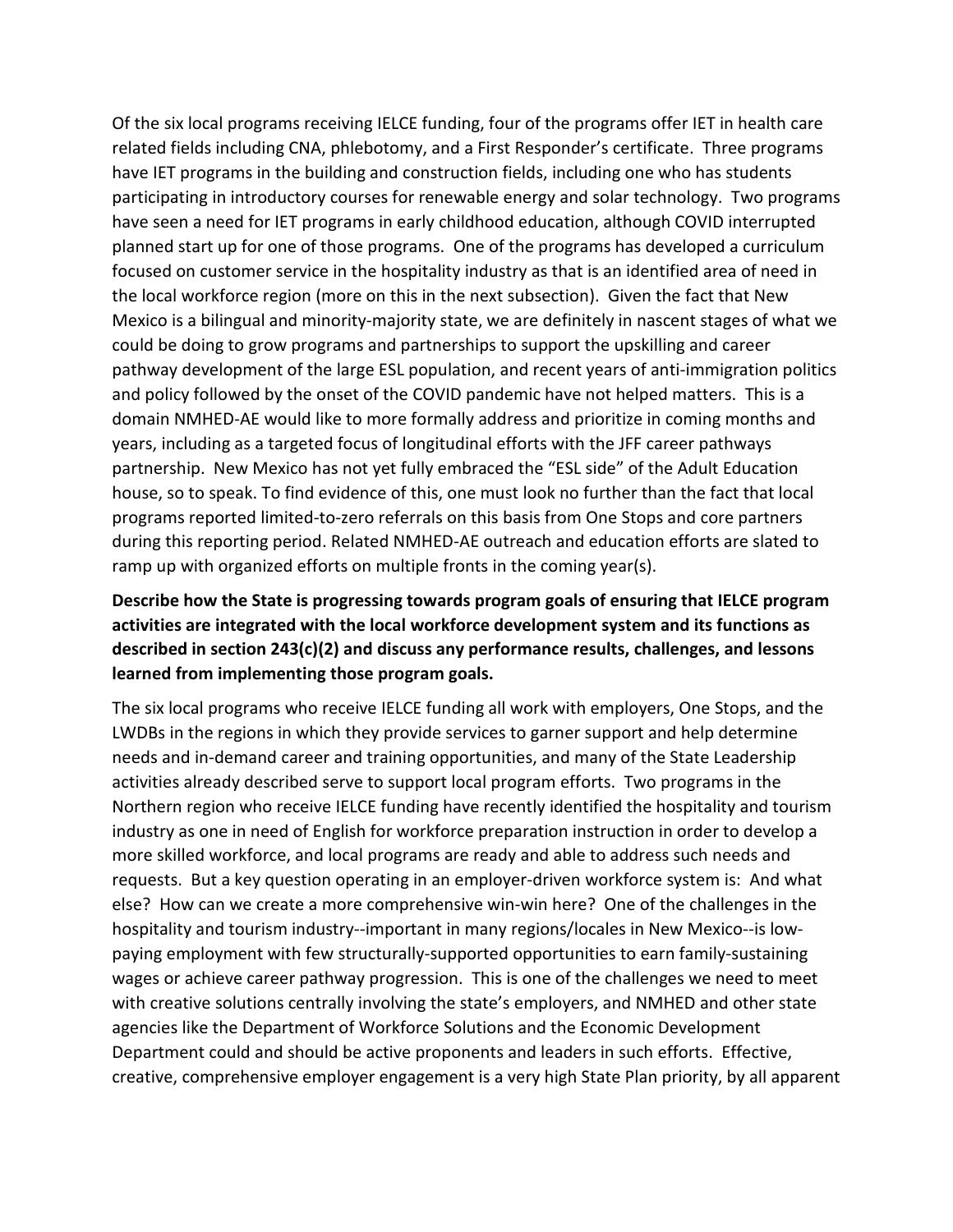measures in nascent stages of development in New Mexico. The JFF partnership project is ideally suited to help New Mexico address this and other priorities moving forward.

# **5. Adult Education Standards: If your State has adopted new challenging K-12 standards under title I of the Elementary and Secondary Education Act of 1965, as amended, describe how your Adult Education content standards are aligned with those K-12 standards.**

In 2010, the New Mexico Legislature adopted the Common Core State Standards for K-12. NMHED has adopted the College and Career Readiness Standards (CCRS) developed by OCTAE to align with the Common Core Standards. All courseware and lesson plans used by Adult Education programs statewide must adhere to CCRS and thus align to the Common Core. NMHED-AE has no significant changes on this front for this reporting period, other than to emphasize that all state-sponsored PD initiatives are designed in part to support local AE program provider's increased competency with respect to designing lessons and instruction aligned to CCRS, from the aforementioned CPI to the (COVID-interrupted) rollout of the statewide TBR initiative.

# **6. Programs for Corrections Education and the Education of Other Institutionalized Individuals (AEFLA Section 225): What was the relative rate of recidivism for criminal offenders served? Please describe the methods and factors used in calculating the rate for this reporting period.**

These data were provided to NMHED-AE by the New Mexico Corrections Department (NMCD) and were based on prison releases and institutional intakes where the intake occurs after the release date, indicating a return to custody status. NMCD took 'offenders' (sic) from the NMHED-AE LACES database (NRS Table 4) during FY17 and compared them against the population released during FY17 to determine the population from NRS Table 4 that were released. NMCD then calculated the recidivism rate for the overall population released in FY17 and those individuals who returned to NMCD custody within a 3-year time period, and then further broke it down by those who met the NRS Table 4 criteria (adult education students) and those that did not meet the NRS Table 4 criteria (not adult education students). Note: NMHED-AE strongly encourages USDE/OCTAE to explore and develop additional reporting emphases related to Adult Education programming in a Corrections setting, emphases that go beyond just recidivism rate reporting. Recidivism rate is a distal measure and while globally relevant, it is only indirectly related to actual AE program efficacy. Corrections Education is a complex matter involving complicated systems within systems, even more so than many other complex systemrelated matters involving Adult Education. (During this reporting period, the NMHED-AE Outreach Coordinator was appointed to serve on a national Barbara Bush Foundation for Family Literacy Corrections Education task force, with relevant report releases scheduled for this year.)